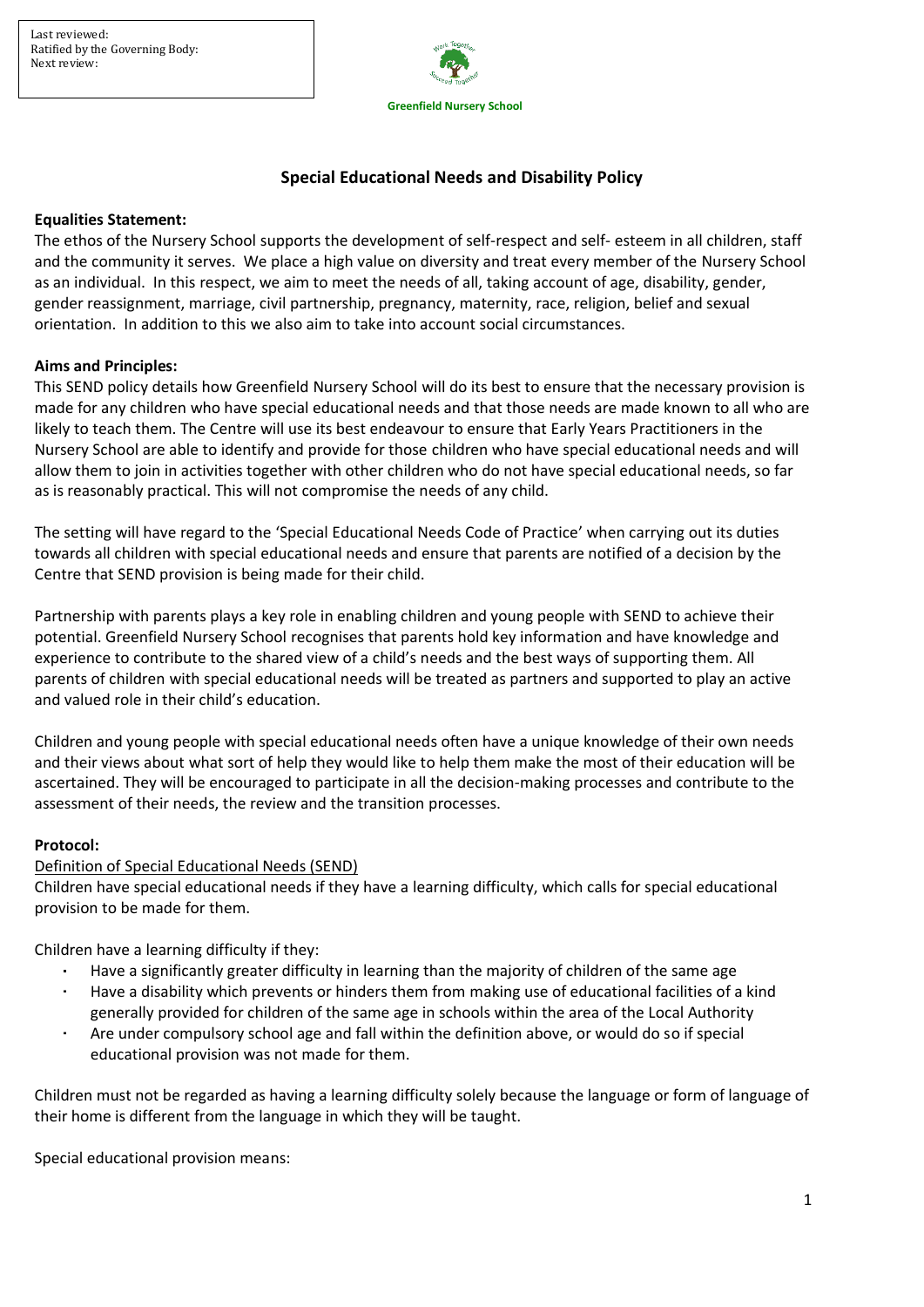

• For children of two or over, educational provision which is additional to, or otherwise different from, the educational provision made generally for children of their age in schools maintained by the LA (other than special schools) in the area.

#### **Incidence of SEND**

It is important to consider the level of incidence of SEND and the implications for learning and teaching to ensure that appropriate and reasonable measures are implemented to meet each child's individual needs and include them in mainstream education.

| <b>High Incidence SEND</b>                                                                         | <b>Low Incidence SEND</b>                                                    |
|----------------------------------------------------------------------------------------------------|------------------------------------------------------------------------------|
| Slow cognitive development                                                                         | Severe learning difficulties                                                 |
| Literacy and/or numeracy difficulties                                                              | Severe visual and hearing difficulties                                       |
| Specific learning difficulties                                                                     | Severe physical disabilities                                                 |
| Moderate learning difficulties                                                                     | Severe communication disorders                                               |
| <b>Behavioural difficulties</b>                                                                    | Severe Autistic Spectrum disorders                                           |
| Sensory impairment                                                                                 | Serious medical conditions                                                   |
| Physical disabilities                                                                              | Severe behavioural difficulties                                              |
| Severe health problems                                                                             | Children with complex needs requiring input<br>from a range of professionals |
| <b>Communication difficulties</b>                                                                  | Mental health difficulties                                                   |
| Organic or neurological conditions causing<br>marked difficulties in all aspects of<br>development |                                                                              |

#### **Identification, Assessment and Provision in Early Education Settings**

The Government's Early Learning Goals set out what most children will have achieved by the end of the foundation stage/school reception year. Children will progress at different rates during the foundation stage. By the end of this stage some children may still be working towards the goals. Such children will need differentiated learning opportunities to help them progress as well as regular monitoring of their progress.

#### **Graduated response**

Monitoring of individual children's progress throughout the foundation stage is essential. Where a child appears not to be making progress, it may be necessary to use alternative approaches to learning.

Ongoing difficulties may indicate the need for help above that which is normally available for children in the particular early education setting.

The key test for action is evidence that the child's current rate of progress is inadequate.

#### **Adequate progress**

Adequate progress can be defined in a number of ways.

It might, for instance, be progress that:

Closes the attainment gap between the child and the child's peers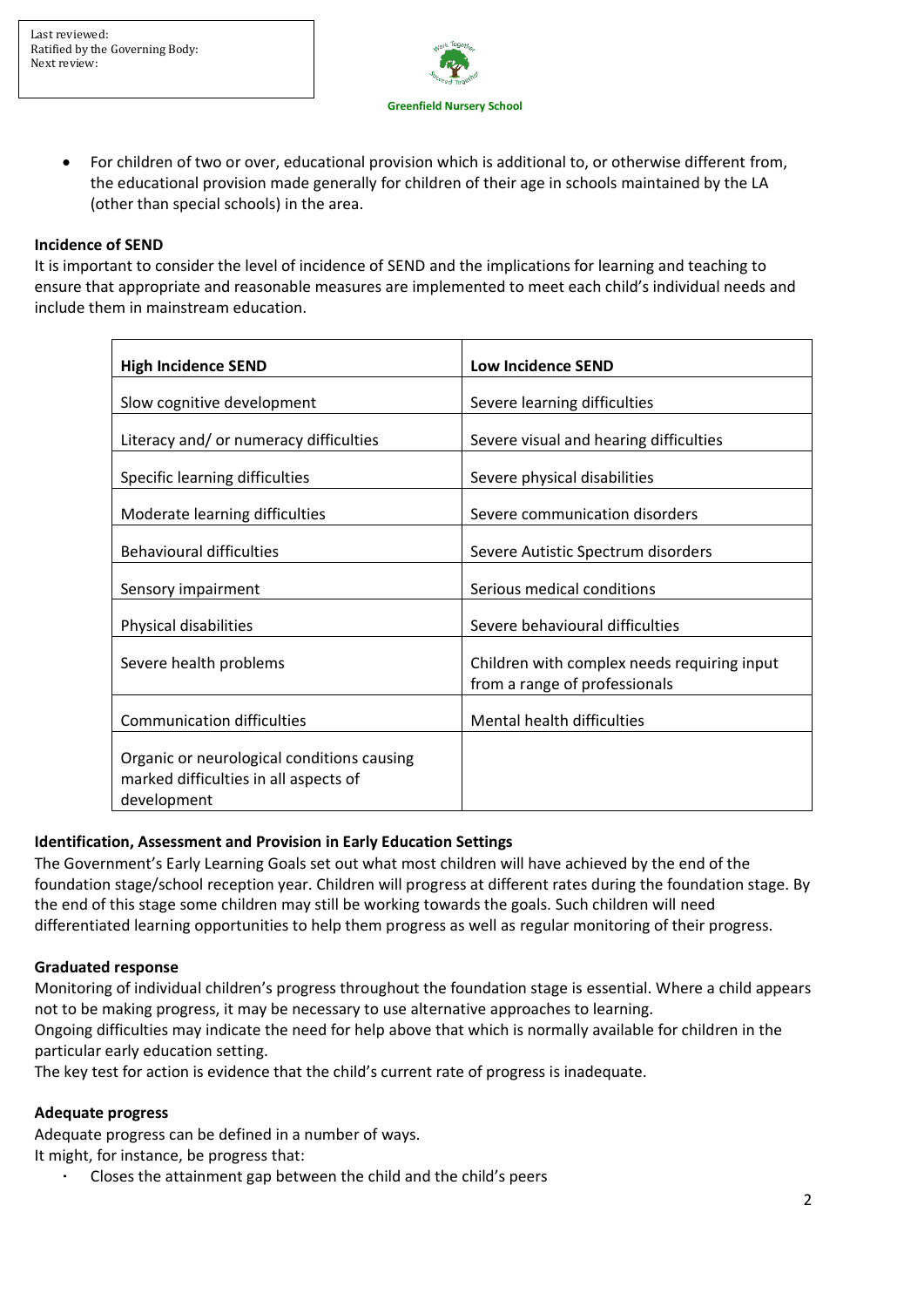

- Prevents the attainment gap growing wider
- Is similar to that of peers starting from the same attainment baseline, but less than that of the majority ä, of peers
- Matches or betters the child's previous rate of progress
- Ensures access to the full curriculum
- Demonstrates an improvement in self-help, social or personal skills
- Demonstrates improvements in the child's behaviour. ×

#### **Individual Programmes**

Once practitioners have identified that a child requires additional SEND support, the setting will intervene through targeted support. If this intervention does not enable the child to make satisfactory progress, the SENCO may need to seek advice and support from external agencies. Informing parents to contribute their knowledge and understanding of their child and raise any concerns they may have about their child's needs and the provision that is being made for them, is an essential initial step.

#### **The SENCO**

In this Early Years setting the SENCO is Hayley Watts-Spencer.

The SENCO will have responsibility for:

- Ensuring liaison with parents and other professionals in respect of children with special educational  $\mathbf{r}$  . needs
- Advising and supporting other practitioners in the setting
- $\mathbf{r}$ Ensuring that appropriate targeted support is in place
- Ensuring that relevant background information about individual children with special educational needs is collected, recorded, and updated.
- Publishing a report of SEND information for the Nursery School website

The SENCO will take the lead in further assessment of the child's particular strengths and weaknesses, in planning future support for the child in discussion with colleagues and in monitoring and subsequently reviewing the action taken. The SENCO will also ensure that appropriate records are kept including a record of children at Additional SEND support and those with Education, Health and Care Plans (EHCP). The key person is responsible for the child will remain responsible for working with them on a daily basis and for planning and delivering an individualised programme.

#### **Additional SEND Support**

When a child is identified as requiring Additional SEND support, interventions should be devised that are in addition to those provided as part of the setting's usual curriculum. The triggers for targeted support could be concerns about a child who, despite receiving appropriate early education experiences:

- Makes little or no progress, even when teaching approaches are particularly targeted to improve the child's identified area of weakness
- Continues working at levels significantly below those expected for children of a similar age in certain areas
- Presents persistent emotional and/or behavioural difficulties, which are not ameliorated by the  $\mathbf{r}$  . behaviour management techniques usually employed in the setting
- Has sensory or physical problems and continues to make little or no progress, despite the provision of personal aids and equipment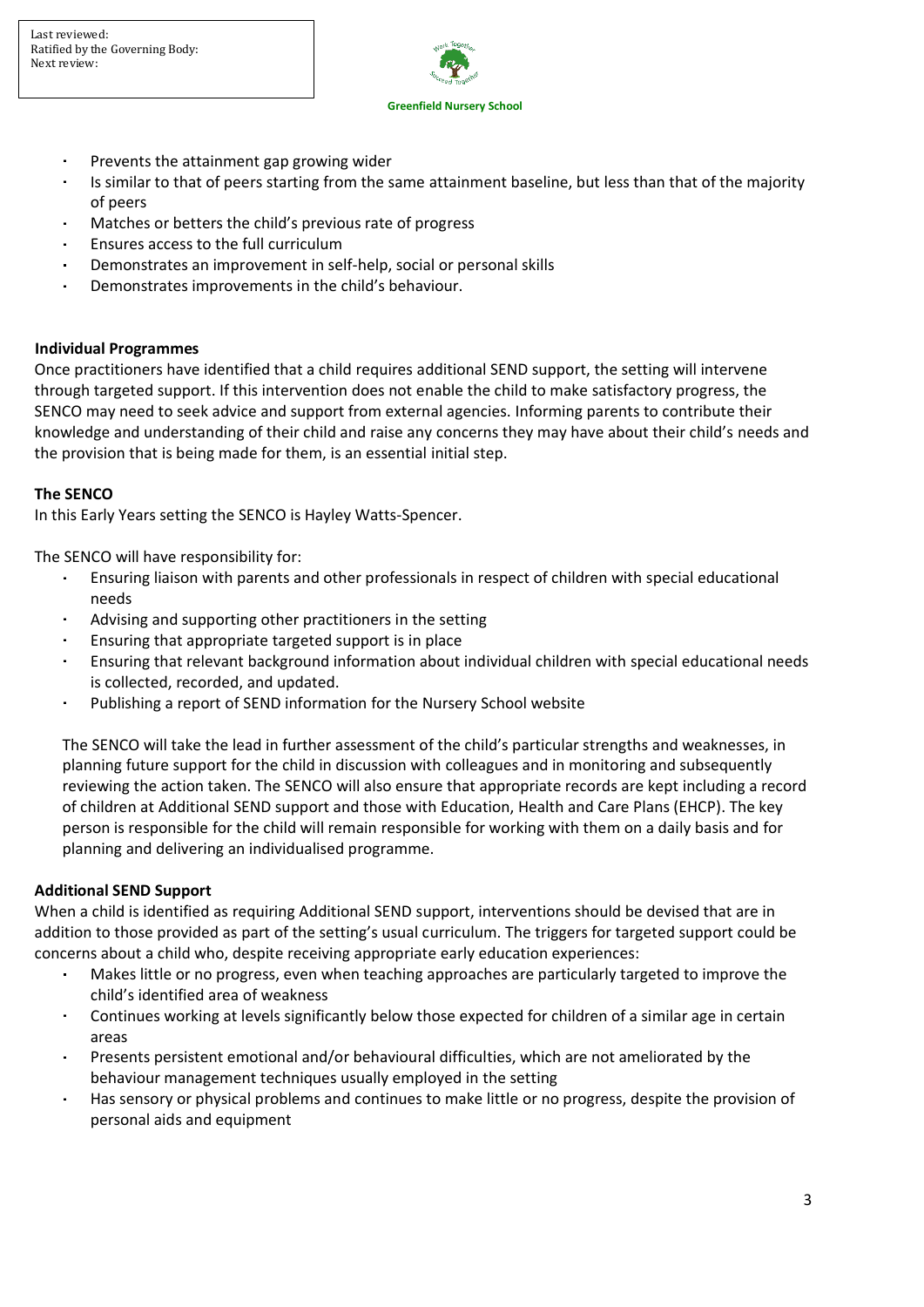

Has communication and/or interaction difficulties and requires specific individual interventions in order to access learning.

If practitioners, in consultation with parents, conclude that a child may need further support to help them progress they should seek the help of the SENCO. The SENCO and colleagues will collect all known information about the child and seek additional information from their parents. In some cases, outside professionals from health, social care or the education psychology service may already be involved with the child. If external professionals have not already been working with practitioners, the SENCO should contact them if parents agree. This will follow the SEND Support Pathway (Appendix 1).

The triggers for referral for seeking help from outside agencies could be that, despite receiving an individualised programme and/or concentrated support, the child:

- Continues to make little or no progress in specific areas
- Continues working at an early years curriculum substantially below that expected of children of a similar age
- Has emotional or behavioural difficulties which substantially and regularly interfere with the child's own learning or that of the group, despite having an individualised behaviour management programme
- Has sensory or physical needs and requires additional equipment or regular visits for direct intervention or advice by practitioners from a specialist service
- Has ongoing communication or interaction difficulties that impede the development of social relationships and cause substantial barriers to learning.

### **Nature of intervention**

The SENCO and the child's key person, in consultation with parents, will decide on the support needed to help the child to progress in the light of their earlier assessment.

This support will comprise of individualised arrangements for learning and teaching.

These arrangements may include:

- Extra adult time in devising the nature of the planned intervention and monitoring its effectiveness
- $\mathbf{r}$ The provision of different learning materials or special equipment
- Some individual or group support or staff development and training to introduce more effective strategies
- Access to LA support services for one-off or occasional advice on strategies or equipment
- Staff training to provide effective intervention without the need for regular or ongoing input from external agencies.

#### **Targeted Plans**

Strategies employed to enable the child to progress will be recorded on a Targeted Plan. This should include information about:

- $\sim$ The short-term targets set for the child
- The teaching strategies
- The provision to be put in place
- $\blacksquare$ The outcome and impact of the action taken.

The plan will record only that which is additional to, or different from, the differentiated curriculum in place as part of the normal provision. The plan will focus on three or four key targets and will be discussed with parents and the child. The plan will be continually up to date. Parents will be consulted as part of the review process.

#### **Requests for Education, Health and Care Plan**

For a very few children the help given by the early education setting through Additional SEND Support will not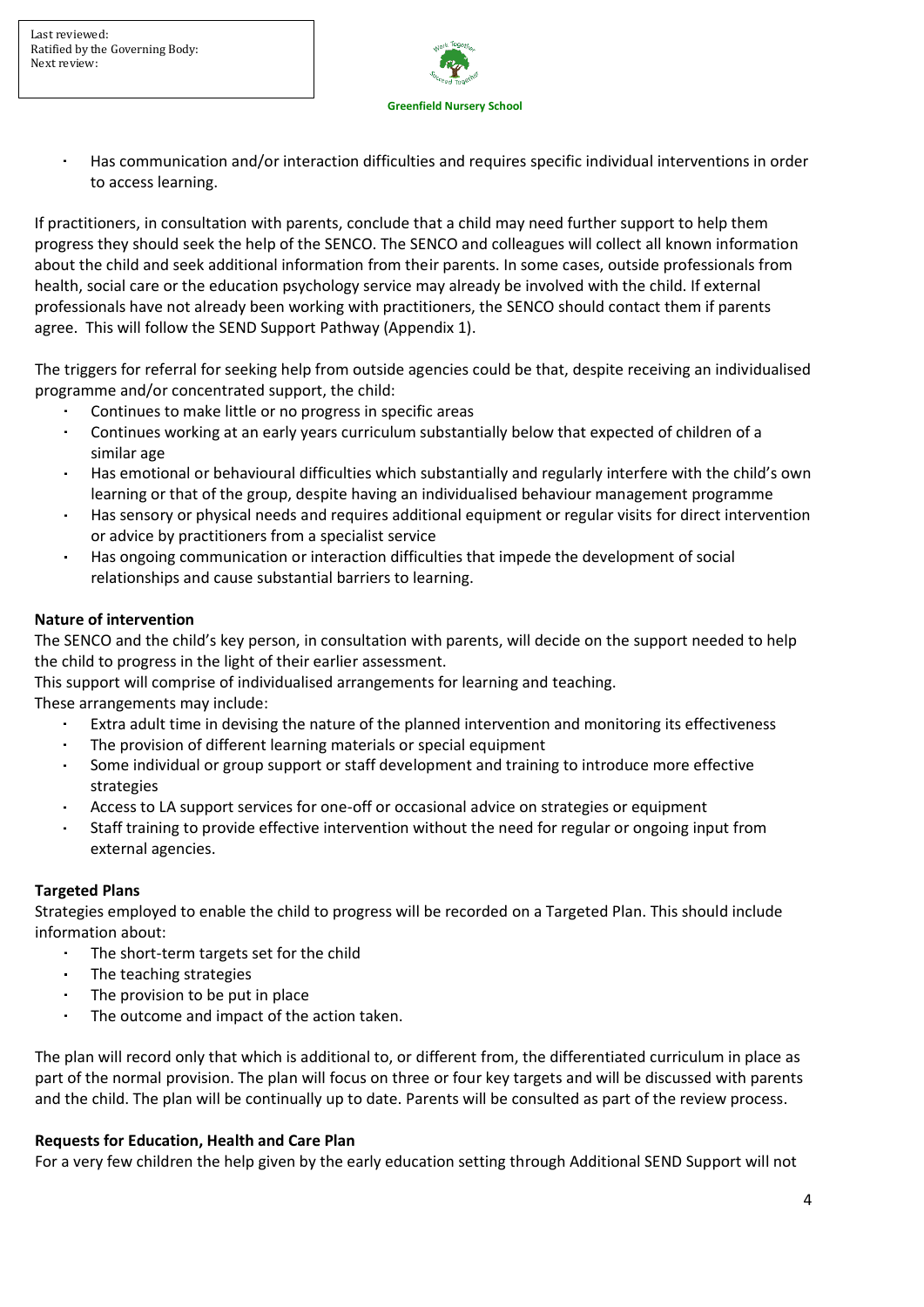

be sufficiently effective to enable the child to progress satisfactorily. It will then be necessary for the setting, in consultation with the parents and any external agencies already involved, to consider whether a statutory multi-disciplinary assessment may be appropriate.

Where a request for an Education, Health and Care Plan is made to the LA, the child will have demonstrated significant cause for concern and the setting will provide evidence to the LA detailing:

- Skills and Functioning update
- Developmental progress
- Records of regular reviews and their outcomes Assess, Plan, Do and Review overview
- The child's health including the child's medical history where relevant
- Educational and other assessments, for example from an advisory specialist support teacher or an educational psychologist
- Views of the parents and of the child
- Involvement of other professionals  $\sim$
- l. Any involvement by social care or the education welfare service.

When the LA receives a request for an Education, Health and Care Plan, they will follow the 23 week Assessment Process, which involves consideration by the LA, working co-operatively with parents, the child's educational setting and (as appropriate) other agencies, as to whether an Education, Health and Care Plan is necessary.

If the LA panel agree with the request for an Education, Health and Care Plan, then professionals will meet together with the parent and draft an Education, Health and Care Plan focussing on the needs of the child from the professionals who work with them regularly.

This will detail:

- The child's name, address and date of birth
- $\mathbf{r}$ Details of all of the child's special needs
- The special educational provision necessary to meet the child's special educational needs
- The type and name of the setting where the provision is to be made
- $\bullet$ Relevant non-educational needs of the child
- Information on non-educational provision.

All children with Education, Health and Care Plans will have targets set for them that have been established after consultation with parents and professionals at the drafting meeting. These targets will be set and be implemented, at least in part and as far as possible, in the early years setting. The delivery of the special support interventions recorded will continue to be the responsibility of the Early Years Practitioner.

#### **Annual review**

All early years Education, Health and Care Plans will be reviewed six monthly with all involved invited to consider whether any amendments need to be made to the description of the child's needs or to the special educational provision specified in the Plan. The review will focus on what the child has achieved as well as on difficulties that need to be resolved. The SENCO of the receiving primary school will be invited to attend the final review in the early years setting, to allow them to plan for the beginning of the new school year and enable the child and the parents to be reassured that an effective and supportive transfer will occur.

#### **Local Offer**

Please our website for our local offer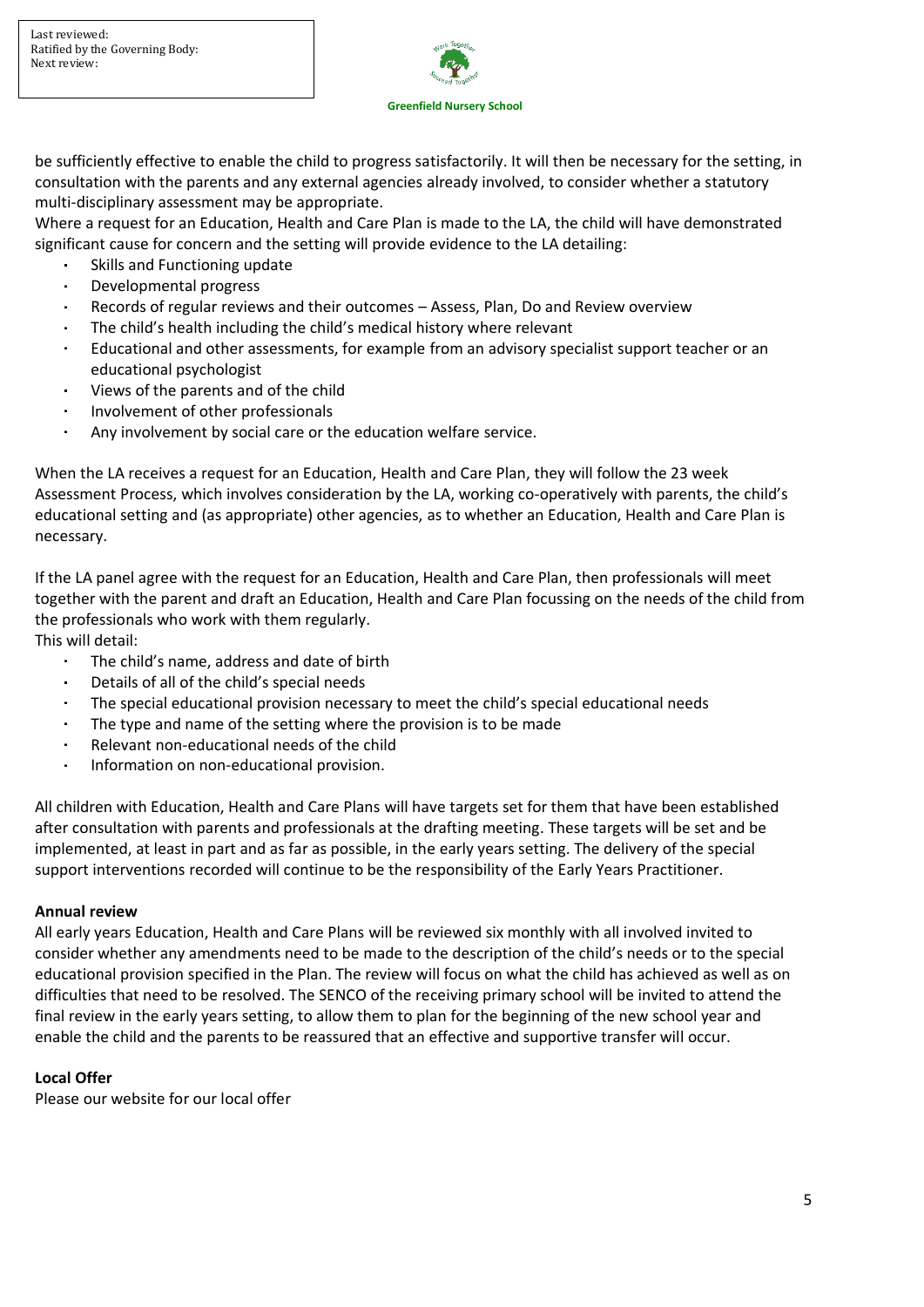

## **Evaluating/ Monitoring the Policy**

The Centre's Policy for SEND is kept under regular review by, the Teaching and Learning Committee, a named SEND Governor, the Head Teacher and the SENCO.

The Teaching and Learning Committee monitors provision and practice through regular meetings with the SENCO and Head Teacher to track and review the progress of all children in the Nursery School. The Teaching and Learning Committee will also monitor and evaluate the effectiveness of the Nursery School practice to ensure parental involvement and provision for children with SEND.

#### **Links to other Policies:**

Learning and Teaching (Curriculum) Policy Positive behaviour Policy Health and Safety Policy Safeguarding Policy